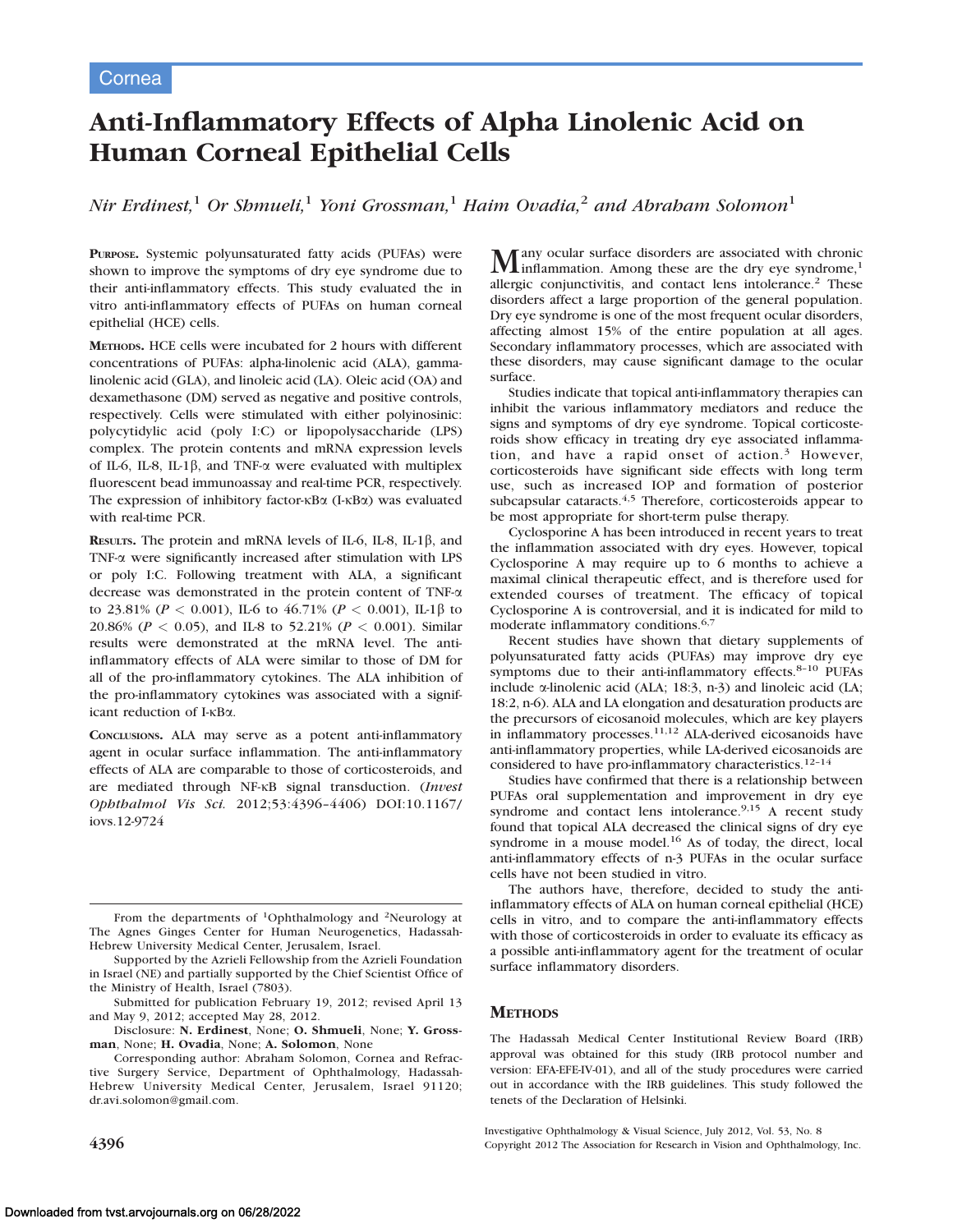#### Culture of Human Corneal Epithelial Cells

HCE cells were cultured from human corneoscleral rim explants, taken from several different human donors, provided by the Department of Ophthalmology at the Hadassah Medical Center, using a previously described method.17

Corneal epithelial cells were cultured in supplemented hormonal epithelial medium.<sup>18</sup> HCE cells were incubated at 37°C under 95% humidity and 5% CO<sub>2</sub>. The culture medium was replaced every other day. Cultures were kept for 10 to 14 days until a density of 90% confluence was observed. At this time, cells were passaged and seeded onto 6-well plates at a density of  $2.0 \times 10^5$  cells/well. Cells were observed by phase-contrast microscopy to ensure uniformity of morphology. The purity of HCE cultures was confirmed by staining for cytokeratin-19 with the indirect immunoperoxidase procedure with monoclonal antibody to human cytokeratin-19 (Abcam, Cambridge, UK). Second generation cells were used in all experiments.

#### Fatty Acids

LA, ALA, Gamma linolenic acid (GLA; 18:3 n-6) and Oleic acid (OA; omega 9; 18:1 n-9) were obtained as greater than 99% pure sodium salts (Nuchek Prep Inc., Elysian, MN). All fatty acid salts were dissolved in distilled water in a nitrogen chamber, filtered through 0.2-µm pore size, divided to aliquots, and sealed under nitrogen in opaque Eppendorf tubes (Brinkmann Instruments, Westbury, NY). All fatty acids were stored at -80°C for no longer than 90 days before treatments.

# Experimental Designs

HCE cells were seeded into 6-wells plates for 24 to 48 hours before the experiment, at a density of  $1.2 \times 10^5$  cells/well in 2.0 mL of medium. Culture medium was exchanged every other day, and cultures were maintained until subconfluence. Fatty acids were conjugated with BSA (Fraction V; Mercury, Rosh-Ha'ayin, Israel) at a maximal 5:1 ratio according to a previous study.<sup>19</sup> HCE cells were pre-incubated for two hours with each of the various fatty acids (ALA, LA, GLA, or OA, respectively) before the inflammatory stimulus, based on a previous protocol.<sup>20</sup> PUFAs were incubated at doses of 200, 20, and 2.0  $\mu$ M for IL-6 and IL-8, while for TNF- $\alpha$  and IL-1 $\beta$  the doses were 125, 12.5, and 1.25 µM. In order to avoid oxidative effects, the fatty acids were defrosted once and were not reused again.

After incubation of the HCE cells with the fatty acids, the cells were not washed out, and were treated with inflammation inducers: either with Lipopolysaccharide (LPS) at a dose of 1000 ng/mL with 500 ng/mL (CD14) and 500 ng/mL LBP (LPS binding protein) as previously described,<sup>21,22</sup> or with polyriboinosinic: polyribocytidylic acids (poly I:C) at a dose of 25  $\mu$ g/ml.<sup>23</sup>

For maximal induction of IL-6 and IL-8, the stimulus exposure time lasted 4 hours for protein content measurement and 3 hours for mRNA expression level measurement, after the cells were pre-incubated for 2 hours with PUFAs (ALA, LA, GLA) at concentration 1 to 300  $\mu$ M (the total incubation time was 6 and 5 hours for protein and mRNA, respectively). A PUFA concentration of 200  $\mu$ M was used for induction of IL-6 and IL-8. The range of 2 to 200 lM was used for the dose response curves, as this range did not affect the HCE viability. For TNF- $\alpha$  and IL-1 $\beta$ , the stimulus lasted 15 hours for protein content measurement, and 12 hours for mRNA expression level measurements, after cells were pre-incubated for 2 hours with PUFAs at concentrations 1 to 300  $\mu$ M (the total incubation time was 17 and 14 hours for protein and mRNA, respectively). A PUFA concentration 125 µM was used for induction of TNF- $\alpha$  and IL-1 $\beta$ . The range of 1.25 to 125 µM was used for the dose response curves, as this range did not affect the HCE viability.

In addition, DM served as a positive control at a concentration 10-5  $M<sub>1</sub><sup>24</sup>$  while OA at a concentration 200  $\mu$ M served as a negative control due to its lack of effect on eicosanoid biosynthesis.<sup>25,26</sup> At the end of each treatment, the cells were examined with FITC-Annexin V/PI (MBL, Nagoya, Japan). Culture supernatants were collected, aliquoted,

and stored at -80°C for further measurements of the protein contents of the inflammatory mediators. Total RNA was extracted from the cells and stored at  $-80^{\circ}$ C until thawed for cDNA PCR.

Before the experiment, the medium was replaced with 2 mL of serum-free medium (SFM) in each well. All the study experiments were performed in HCE cells that were cultured from human corneoscleral rim explants, taken from four different human donors.

#### HCE Cells Viability

The apoptosis assay was performed as described previously.27 In brief, at the end of each treatment HCE cells viability was assessed by flow cytometry using an apoptosis detection kit (Annexin V; MBL). One microgram per milliliter of Annexin V-FITC (MBL) and 1 µg/mL of propidium iodide (PI) was added to the cell suspension, and the mixture was incubated in the dark for 5 minutes at room temperature. Without washing, the cells were placed in 500  $\mu$ L of binding buffer, (Annexin V; MBL) kept on ice, and within 5 minutes were evaluated using a Coulter FC-500 flow cytometer (Beckman-Coulter, Miami, FL). Flow cytometry data were analyzed using CXP Analysis 2.0 software (Beckman-Coulter).

#### A Multiplex Fluorescent Bead Immunoassay (FBI)

The cytokines protein concentration levels were measured using a multiplex fluorescent bead immunoassay (Cytometric Bead Array [CBA] Human Inflammatory Cytokines Kit; BD Biosciences, San Jose, CA). This kit allows the simultaneous measurement of IL-1 $\beta$ , IL-6, IL-8, IL-10, TNF- $\alpha$ , and IL-12 (p70) protein levels in a single sample. The test was performed and analyzed according to the manufacturer's instructions and was performed as described previously.<sup>28</sup> In brief, 50  $\mu$ L of six premixed capture beads populations (coated with capturing antibodies specific for different cytokines or chemokines) were mixed with 50 µL of the provided standards. Eight point standard curves ranging from 20 to 5000 pg/mL were obtained by serial dilutions of the reconstituted lyophilized standards. Fifty microliters of capture beads populations were also mixed with culture supernatant samples, allowing for the different cytokines in the samples to be captured by their analogous beads. Afterwards, the cytokines capture beads were mixed with 50 µL of phycoerythrin-conjugated detection antibodies to form sandwich complexes. These sandwich complexes were successively incubated in the dark for 3 hours at room temperature. After incubation, the mixture was washed, centrifuged (at 200g for 5 minutes), and the pellet was resuspended in 300 µL of wash buffer. The flow cytometer (BD LSRII; BD Biosciences) was calibrated with setup beads and 1800 events were acquired for each sample. Results were generated in graphical format and analyzed with array software (FCAP v1.0.1; BD Biosciences).

#### Western Blot Analysis

Western blot was performed as described previously.29 Briefly, samples were subjected to SDS-PAGE, using a 4% to 20% gradient primary antibody rabbit monoclonal anti-human IL-8 (Abcam) diluted to 0.5 µg/ mL in 1% Difco skim milk (Becton-Dickinson, Sparks, MD). After being washed five times with 0.1% Tween 20 in Tris-buffered saline (TTBS), each membrane was transferred to a 1:100 diluted solution of horseradish peroxidase rabbit antibody (DAKO, Carpinteria, CA) in TTBS and incubated for 90 minutes. Specifically bound antibodies were detected using an immunodetection EZ-ECL kit (Biological Industries, Beit Haemek, Israel), and then exposed to x-ray film (Fuji Super RX Medical, Tokyo, Japan) for 1 minute.

#### RNA Isolation

Total RNA was extracted from the HCE cell samples with an RNAqueous Kit (Ambion, Austin, TX) following the manufacturer's instructions. Quantification of total RNA was performed in a spectrophotometer (ND-1000; NanoDrop). RNAs were stored at -80°C until further utilization.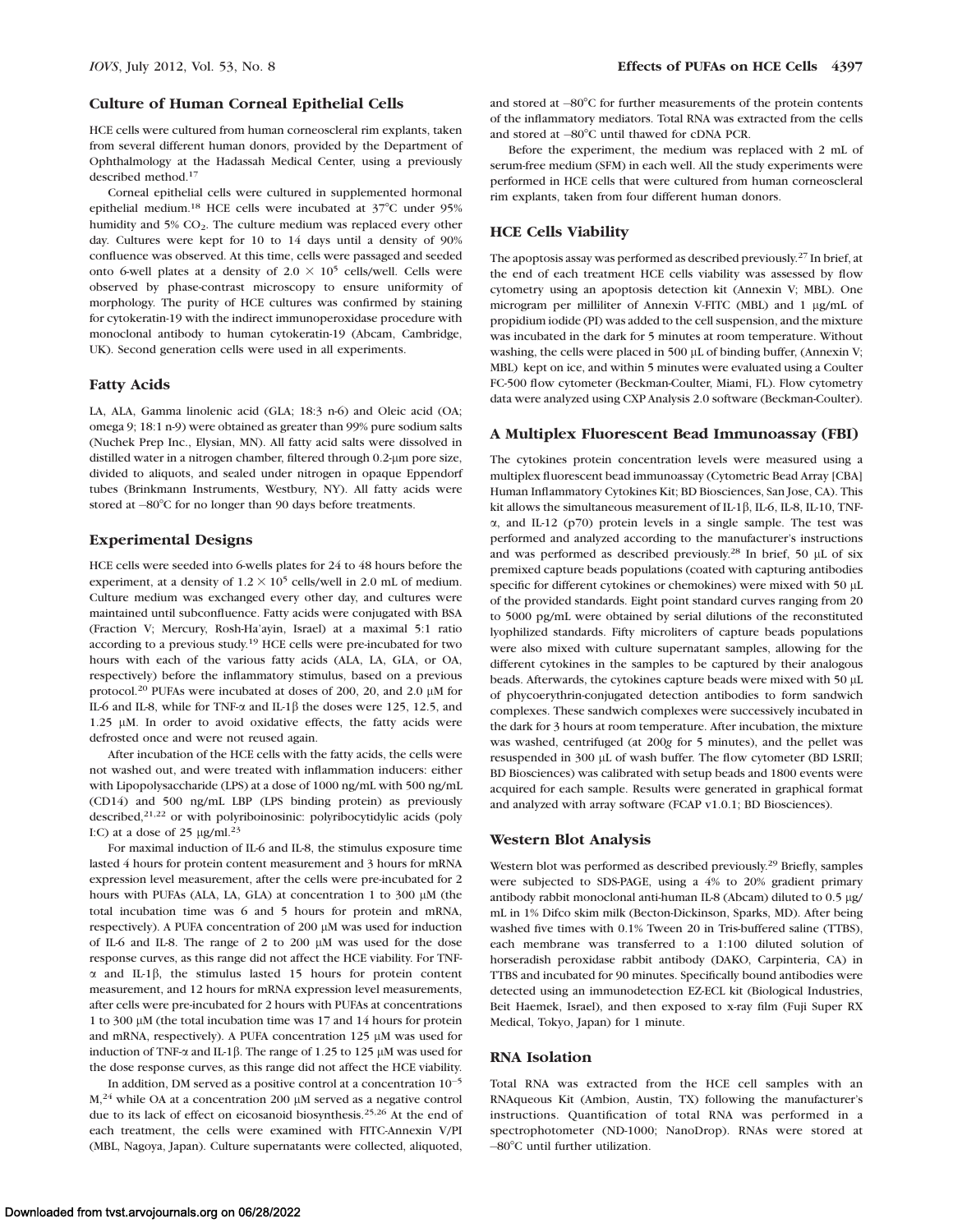

FIGURE 1. The effects of PUFAs on the protein contents of pro-inflammatory mediators in HCE cells stimulated by LPS complex (A-D). For TNFa and IL-1b detection, the HCE cells were stimulated in SFM with LPS complex for 15 hours and cells pre-incubated for 2 hours with PUFAs (ALA, LA, GLA) at 125 lM (A, C). For IL-6 and IL-8 detection the HCE cells were stimulated with LPS complex for 4 hours and cells pre-incubated for 2 hours with PUFAs at 200  $\mu$ M (B, D). Data shown are the ratio to stimulus with LPS complex only (mean  $\pm$  SD) from four independent experiments on four different cell lines cultured from different donors  $(n = 4)$ . Bars with the same sign were not significantly different  $(P > 0.05)$ , while bars with different signs were significantly different  $(P < 0.05)$ .

# cDNA Synthesis

cDNA was synthesized from purified and concentrated 0.5 µg RNA from each sample using a High Capacity cDNA Reverse Transcription Kit (Applied Biosystems, Foster City, CA). A 20 µL total reaction volume was made with 10  $\mu$ L RNA, 2  $\mu$ L 10X RT buffer, 0.8  $\mu$ L dNTP Mix (100 mM), 2.0 µL 10X RT random hexamer primers, 1.0 µL MultiScribe reverse transcriptase (Applied Biosystems), 1 µL RNase inhibitor and 3.2 lL nuclease-free water. Synthesis was carried out in a thermocycler (7900 ABI; Applied Biosciences) and reaction conditions were  $25^{\circ}$ C for 10 minutes,  $37^{\circ}$ C for 120 minutes, and  $85^{\circ}$ C for 5 minutes. cDNA samples were stored at  $-20^{\circ}$ C.

#### Real-Time Polymerase Chain Reaction

Real-time PCR was performed using TaqMan Gene Expression Assays (Applied Biosciences) in the sequence detection system (ABI Prism 7900HT; Applied Biosciences) as described previously.30,31 Negative controls were included to evaluate DNA contamination of isolated RNA and reagents.

Real-time PCR assays for the selected cytokines were: TNF- $\alpha$ , IL-1 $\beta$ , IL-6, IL-8, and an Inhibitor of  $\kappa$ Ba (Applied Biosciences). An amount of 1 lL cDNA was loaded in each total volume of 20 mL of reaction mixture and assays were performed in triplicates.

The fold change in gene expression was normalized to the endogenous gene hypoxanthine phosphoribosyltransferase 1 (Applied Biosciences). Quantitative analysis was performed using the comparative ( $\Delta\Delta C_T$ ) method, in which  $C_T$  value is defined as the cycle number that the detected fluorescence exceeds the threshold value,  $\Delta C_T$  is the difference between  $C_T$  of a target gene and the endogenous control, and  $\Delta\Delta C_T$  is the difference between  $\Delta C_T$  of the analyzed sample and the calibrator (control sample). $30,31$  The results were analyzed by DataAssist Software V 2.0 (Applied Biosciences).

#### Study Statistical Analysis

All tests were carried out on four independent cell cultures, and performed in triplicates for each of the treatments. The levels of the cytokines protein secretion and mRNA expression were manifested as a ratio relative to stimulus alone. The dose response curve was expressed as percentage of inhibition relative to the stimulus.

Statistical analysis and multiple comparisons were performed by one-way ANOVA using the InStat software version 3.0 (GraphPad Software Inc., San Diego, CA).

The median effective concentration (EC 50) of ALA was calculated with the sigmoid Emax model. The pharmacokinetic modeling was performed using WinNonlin 6.2 software (Pharsight Corporation, Mountain View, CA).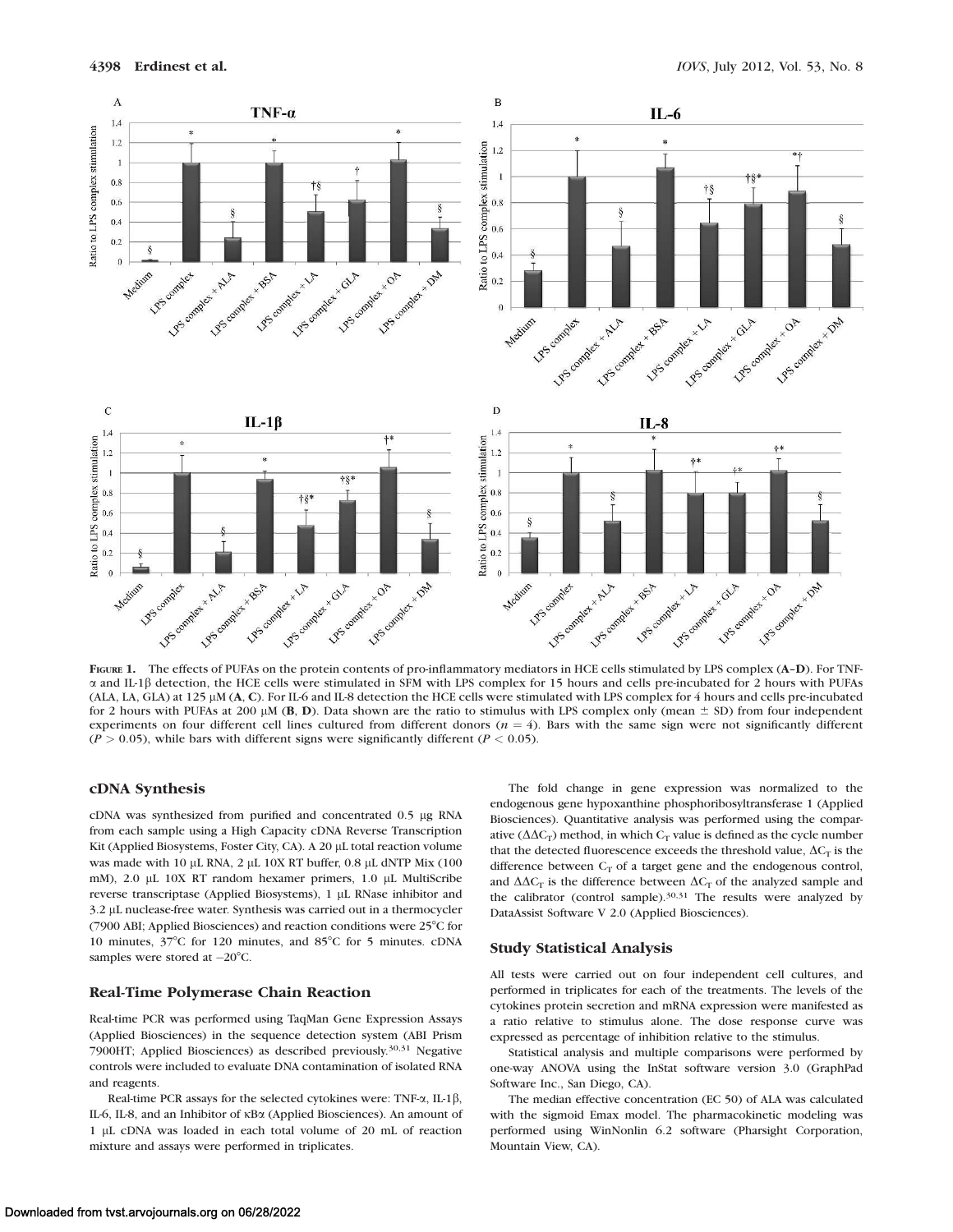

FIGURE 2. PUFA's affects on poly I:C-induced pro-inflammatory cytokines protein secretion in HCE cells (A-D). For TNF- $\alpha$  and IL-1 $\beta$  detection, the HCE cells were stimulated in SFM with poly I:C (25 µg/mL) for 15 hours and cells pre-incubated for 2 hours with PUFAs (ALA, LA, GLA) at 125 µM (A, C). For IL-6 and IL-8 detection, the HCE cells were stimulated with poly I:C for 4 hours and cells pre-incubated for 2 hours with PUFAs at 200 lM (B, D). Data shown are the ratio to stimulus with poly I:C only (mean  $\pm$  SD) from four independent experiments ( $n = 4$ ). Bars with the same sign were not significantly different ( $P > 0.05$ ), while bars with different signs were significantly different ( $P < 0.05$ ).

## **RESULTS**

## Cell Viability following Fatty Acid Treatments

HCE cells were cultured with fatty acids in variant concentrations and periods of time as described earlier. Cell viability following fatty acid and the control groups were examined with Annexin V-FITC PI assay (MBL) at the end of each treatment. The viability of the HCE cells at the end of the treatments was 94% to 96% in comparison to the medium only, which served as a negative control (data not shown). There were no significant differences in cell viability among group treatments (PUFAs, OA, DM) and the negative control. In addition, there were no significant differences in cell viability among each of the PUFAs treatment (ALA, GLA, LA) and the negative control.

# Stimulation of HCE Cells (Multiplex FBI)

Data from multiplex FBI demonstrate that LPS stimulation combined with CD14 and LBP (LPS complex) increased cytokines production in HCE cells in relation to incubation with LPS alone in cell culture. It was therefore decided to use the LPS complex as an inducer of inflammation in all experiments. The incubation of corneal epithelial cells with the LPS complex elicited up to 10-fold higher levels of IL-6 ( $P$  < 0.001), 4-fold IL-1 $\beta$  ( $P < 0.001$ ), 20-fold TNF- $\alpha$  ( $P < 0.001$ ), and 2.5-fold IL-8 ( $P < 0.001$ ) compared with the corresponding levels from cells incubated in medium alone (data not shown).

Corneal epithelial cells incubated with poly I:C expressed up to 35-fold higher levels of IL-6 ( $P < 0.001$ ), 15-fold IL-1 $\beta$  ( $P$ )  $< 0.001$ ), 60-fold TNF- $\alpha$  ( $P < 0.001$ ), and 4-fold IL-8 ( $P < 0.001$ ) from cells compared with incubation with medium alone (data not shown).

# PUFAs Inhibit LPS and Poly I:C-Induced Cytokines Protein Production (Multiplex FBI)

Following treatment with ALA in HCE cells, which were stimulated with LPS complex, a significant decrease was demonstrated in the protein content of TNF-a to 23.81% (P  $<$  0.001), IL-6 to 46.71% (P  $<$  0.001), IL-1 $\beta$  to 20.86% (P  $<$ 0.05), and IL-8 to 52.21% ( $P < 0.001$ ) compared with the corresponding protein contents of HCE cells incubated with LPS complex only (Figs. 1A–D).

These anti-inflammatory effects of ALA were comparable with the effects of the DM. Incubation of HCE cells with DM (which served as a positive control to ALA) resulted in decreased TNF- $\alpha$  protein content to 33.6% ( $P < 0.001$ ), IL-6 to 48.02% ( $P < 0.001$ ), IL-1 $\beta$  to 33.7% ( $P < 0.05$ ), and IL-8 to 52.44% ( $P < 0.001$ ), compared with the protein contents of these cytokines after incubation of HCE cells with LPS complex only (Figs. 1A–D).

Interestingly, there were no significant differences between the amount of decrease of the cytokines after treatment with either ALA or DM in HCE cells after stimulation with LPS complex (Figs. 1A–D). This observation suggests a similar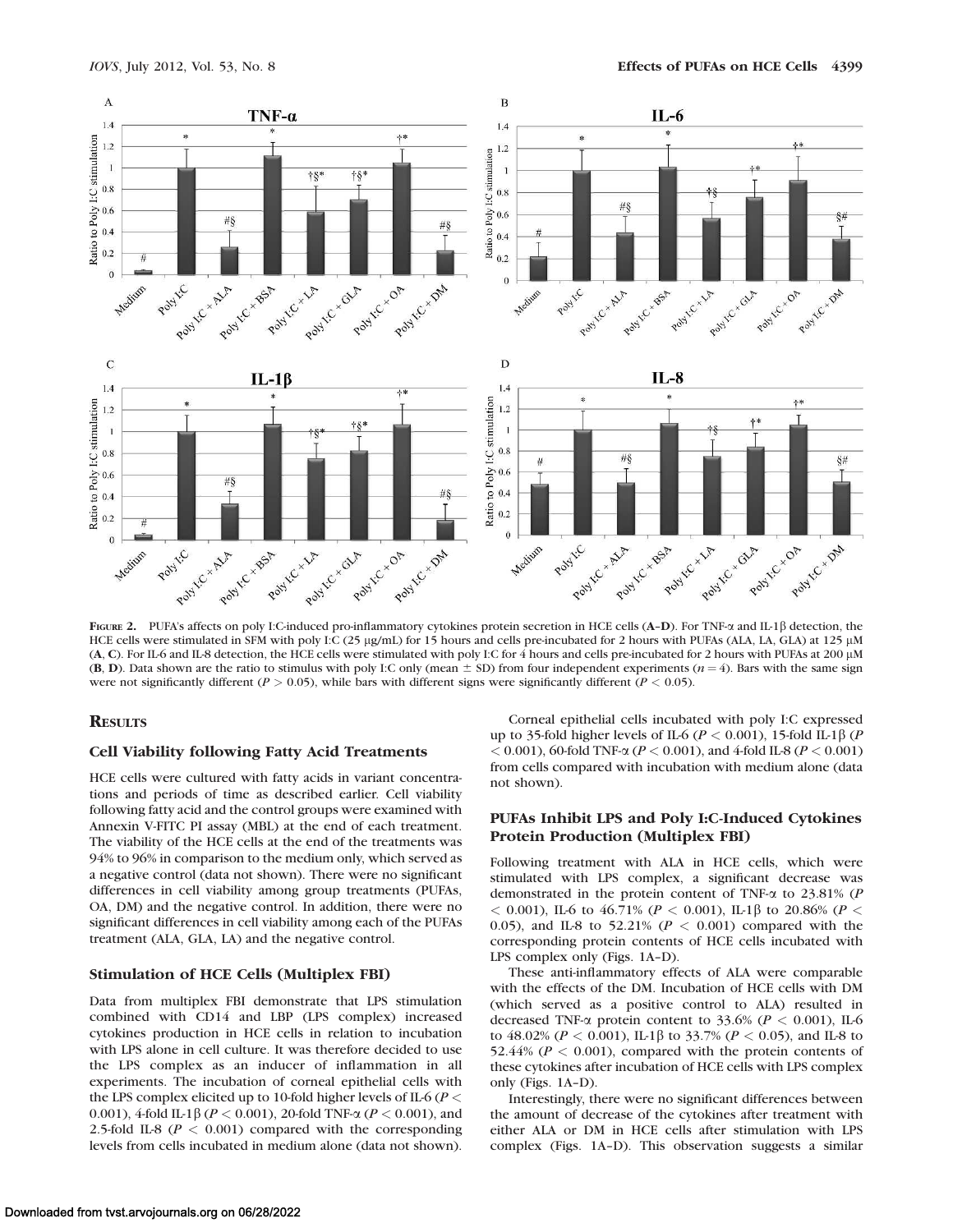

efficacy of ALA and DM as potent anti-inflammatory agents on cultured HCE cells.

GLA and LA achieved only minor anti-inflammatory effects compared with ALA and DM (Fig. 1). As expected, OA did not achieve a similar anti-inflammatory effect and, therefore, served as negative control (Fig. 1). This finding was expected based on previous studies that used OA as a control fatty acid in dietary PUFA intervention trials due to its lack of effect on eiconasoid biosynthesis.25,26

In order to evaluate another type of inflammatory stimulus, the authors have repeated this set of experiments with stimulation with poly I:C, a stimulus that mimics viral antigens. Similarly, a significant increase of cytokine production was evident following stimulation with poly I:C, as demonstrated for the LPS complex. ALA treatment significantly decreased TNF-a protein secretion to 25.87% ( $P < 0.05$ ), IL-6 to 43.53% ( $P <$ 0.001), IL-1 $\beta$  to 33.11% ( $P < 0.05$ ), and IL-8 to 49.66% ( $P <$ 0.001), compared with poly I:C stimulus alone (Figs. 2A–D). OA, which served as a negative control, did not cause a significant decrease in cytokines protein contents. These anti-inflammatory effects of ALA were comparable with that of DM, which decreased TNF- $\alpha$  protein secretion to 22.41% ( $P < 0.05$ ), IL-6 to 38.03% ( $P < 0.001$ ), IL-1 $\beta$  to 18.0% ( $P < 0.05$ ), and IL-8 to 50.53% ( $P < 0.001$ ), compared with incubation of HCE cells with poly I:C only. There was no significant difference between the decrease in cytokines after treatments with either DM or ALA in HCE cells after stimulated with poly I:C (Fig. 2), suggesting again a similar anti-inflammatory effects of ALA and DM.

Similar to what was noted for the LPS complex stimulation, GLA and LA induced only minor anti-inflammatory effects compared with ALA and DM after stimulation with poly I:C.

# A Dose-Response Reduction of Cytokines by ALA in LPS- and Poly I:C–Stimulated HCE Cells (Examined by Multiplex FBI)

HCE cells were further incubated with ALA at concentrations of 125, 12.5, and 1.25  $\mu$ M, respectively, for TNF- $\alpha$  and IL-1 $\beta$ protein analysis, and at 200, 20, and 2.0  $\mu$ M, respectively, for IL-6 and IL-8 analysis. Significant dose response curves were demonstrated for ALA treatment doses for all of the inflammatory mediators (Figs. 3, 4). The dose response curves were analyzed for LPS complex (Figs. 3A, 3B) as well as for poly I:C– stimulated HCE cells (Figs. 4A, 4B).

The EC 50 of ALA values were 4.9  $\mu$ M  $\pm$  0.7 for IL-1 $\beta$ , 4.32  $\mu$ M  $\pm$  0.6 for TNF-a, 3.91  $\mu$ M  $\pm$  0.5 for IL-6, and 19.94  $\mu$ M  $\pm$ 3.73 for IL-8 after LPS complex stimulation (the dose-response correlation coefficients were  $> 0.935$  for all the EC 50 values, P  $<$  0.05). For poly I:C stimulation, the EC 50 values were 3.51  $\mu$ M  $\pm$  0.2 for IL-1 $\beta$ , 13.08  $\mu$ M  $\pm$  0.4 for TNF- $\alpha$ , 20.46  $\mu$ M  $\pm$  9.22 for IL-6, and 55.85  $\mu$ M  $\pm$  5.9 for IL-8 (the dose- response correlation coefficients were  $> 0.9882$  for all the EC 50 values,  $P < 0.05$ ).

The relative protein contents of IL-8, one of the major inflammatory mediators in the ocular surface inflammatory reponse,<sup>1</sup> was further evaluated by Western blot analysis to validate the multiplex FBI results, and to assess a dose-response

FIGURE 3. A dose-response reduction of TNF- $\alpha$ , IL-1 $\beta$  (A), IL-6, IL-8 (B), and IL-8 (C) by ALA in LPS complex stimulated in HCE cells. For TNF- $\alpha$ and IL-1 $\beta$  detection, the HCE cells were incubated in SFM with LPS complex for 15 hours and cells pre-incubated for 2 hours with ALA at 125, 12.5, and 1.25  $\mu$ M (A). For IL-6 and IL-8 detection, the HCE cells were incubated in SFM with LPS complex for 4 hours and cells pre-

incubated for 2 hours with ALA at 200, 20, and 2.0  $\mu$ M (B). Western blot analysis ( $n = 3$ ) of IL-8 protein expression (C), Lane 1: IL-8 Recombinant Protein (10 kDa) 0.1 µg; lane 2: LPS Complex + BSA; lane 3: LPS Complex; lane 4: LPS Complex  $+$  ALA 200  $\mu$ M; lane 5: LPS complex + ALA 20  $\mu$ M; lane 6: LPS complex + ALA 2.0  $\mu$ M; lane 7: medium only untreated HCE cells supernatant. Bars with the same sign were not significantly different ( $P > 0.05$ ), while bars with different signs were significantly different ( $P < 0.05$ ).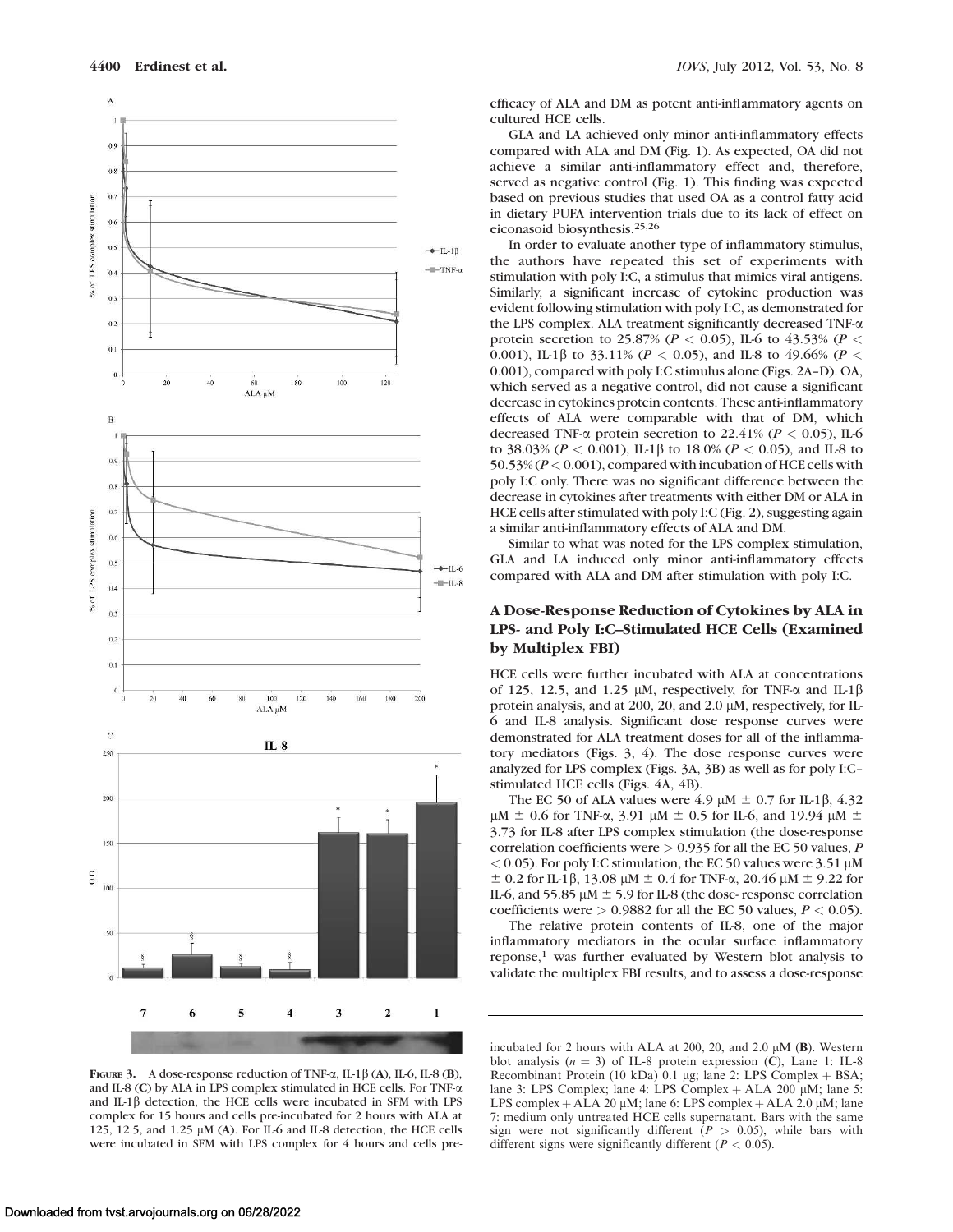

FIGURE 4. A dose-response reduction of TNF- $\alpha$ , IL-1 $\beta$  (A) IL-6, IL-8 (B), and IL-8 (C) by ALA in poly I:C (25 µg/mL) stimulated in HCE cells. For TNF- $\alpha$  and IL-1 $\beta$  detection, the HCE cells were incubated in SFM with poly I:C for 15 hours and cells pre-incubated for 2 hours with ALA at

relationship (Figs. 3C, 4C). Similar results were demonstrated by Western blot analysis, as measured by multiplex FBI.

## Inhibition of LPS-Induced Gene Expression of Cytokines Examined by Real-Time PCR

The mRNA expression levels of IL-6, IL-1 $\beta$ , TNF- $\alpha$ , and IL-8 were significantly increased in HCE cells upon stimulation with LPS complex (Figs. 5A–D) and poly I:C (Figs. 6A–D), compared with unstimulated cells.

ALA treatment in HCE cells after stimulation with LPS complex induced a significant reduction of the mRNA expression levels of TNF- $\alpha$  to 20.94% ( $P < 0.001$ ), IL-6 to 43.15% ( $P < 0.01$ ), IL-1 $\beta$  to 16.33% ( $P < 0.001$ ), and IL-8 to  $44.0\%$  ( $P < 0.01$ ), compared with incubation of the HCE cells with LPS complex alone (Figs. 5A–D). Incubation of corneal epithelial cells with DM after stimulation with LPS complex decreased TNF- $\alpha$  mRNA expression levels by 19.29% ( $P <$ 0.001), IL-6 by 39.84% ( $P < 0.01$ ), IL-1 $\beta$  by 15.24% ( $P < 0.001$ ), and IL-8 by 33.3% ( $P < 0.05$ ), compared with incubation of the epithelial cells with LPS complex alone.

ALA treatment in HCE cells after stimulation with poly I:C (Figs. 6A–D) elicited a significant reduction of TNF-a mRNA levels to 38.76% ( $P < 0.001$ ), IL-6 to 44.47% ( $P < 0.001$ ), IL-1 $\beta$ to 28.85% ( $P < 0.001$ ), and IL-8 to 46.53% ( $P < 0.001$ ), compared with incubation of the cells with poly I:C only.

# Effects of ALA on Inhibitory Factor- $\kappa$ Ba (I- $\kappa$ Ba) mRNA Expression Levels

ALA treatment in HCE cells after stimulation with either LPS complex or poly I:C elicited a significant reduction of  $I \kappa B \alpha$ mRNA expression levels to 30.06% ( $P < 0.001$ ) and 34.06% ( $P$ < 0.001), respectively (Fig. 7A, 7B), while DM treatment decreased IKB $\alpha$  mRNA expression levels to 23.17% ( $P < 0.001$ ) after stimulation with LPS complex, and to  $34.06\%$  ( $P < 0.001$ ) after stimulation with poly I:C.

## **DISCUSSION**

This study demonstrates a highly potent anti-inflammatory effect of the PUFA ALA. ALA dramatically reduced the poly I:C and LPS complex stimulated production of the pro-inflammatory cytokines TNF- $\alpha$ , IL-6, IL-1 $\beta$ , and the chemokine IL-8 in cultured HCE cells. These effects were evident at both the protein and the gene expression levels for each of these inflammatory mediators. A significant dose-dependent reduction was demonstrated by ALA for all of these anti-inflammatory mediators.

The anti-inflammatory effects of ALA were stronger than those of the two other PUFAs (GLA and LA) that were investigated. In addition, ALA showed inhibitory effects on the protein secretion of the inflammatory mediators, which were equal to those of DM. Furthermore, stimulated HCE cells treated

<sup>125, 12.5,</sup> and 1.25  $\mu$ M (A). For IL-6 and IL-8 detection, the HCE cells were incubated in SFM with poly I:C for 4 hours and cells preincubated for 2 hours with ALA at 200, 20, and 2.0  $\mu$ M (B). Western blot analysis ( $n = 3$ ) of IL-8 protein expression (C), Lane 1: IL-8 Recombinant Protein (10 kDa) 0.1 µg; lane 2: poly I:C + BSA; lane 3: poly I:C; lane 4: poly I:C + ALA 2.0  $\mu$ M; lane 5: poly I:C + ALA 20  $\mu$ M; lane 6: poly I:C + ALA 200  $\mu$ M; lane 7: medium only untreated HCE cells supernatant. Bars with the same sign were not significantly different ( $P > 0.05$ ), while bars with different signs were significantly different  $(P < 0.05)$ .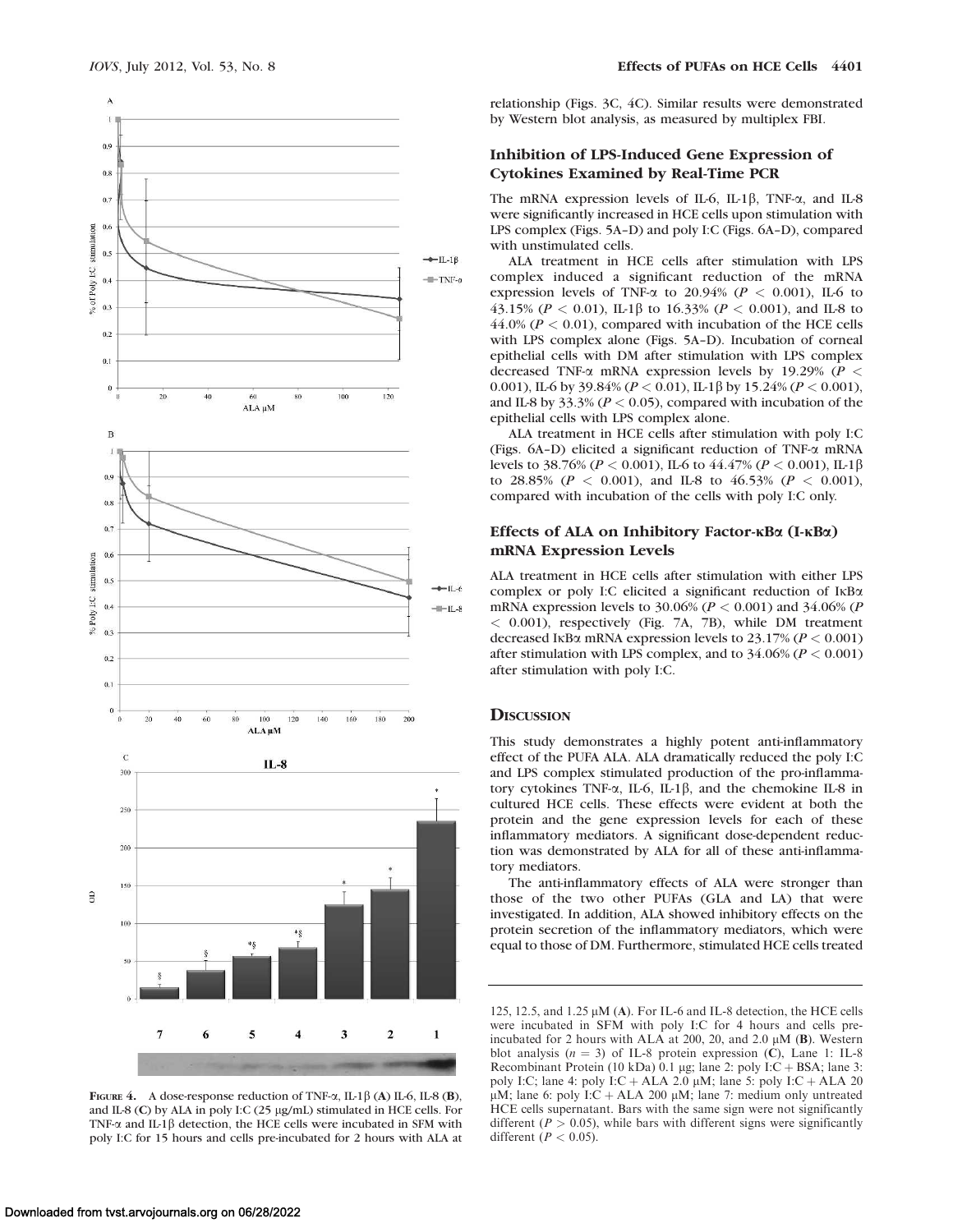

FIGURE 5. ALA's affects on LPS complex-induced cytokines mRNA expression levels in HCE cells, examined by real-time PCR (A-D). mRNA expression levels are presented on a logarithmic scale. Data are expressed as percentage (mean  $\pm$  SD) of the expression found after LPS complex stimulation, which was normalized to 1.0, and derived from four independent experiments ( $n = 4$ ). Bars with the same sign were not significantly different ( $P > 0.05$ ), while bars with different signs were significantly different ( $P < 0.05$ ).

with ALA demonstrated a decrease in  $I$ <sub>KB $\alpha$ </sub> mRNA expression, suggesting that the anti-inflammatory effects of ALA involve regulatory effects of the nuclear factor kappa B (NF-KB) pathway.

This is the first in vitro study that demonstrates the antiinflammatory effects of PUFAs at the molecular level on a variety of cytokines that are involved in ocular surface inflammation.

These findings have significant therapeutic implications, as several studies have previously demonstrated enhanced expression of pro-inflammatory mediators including cytokines, chemokines, protein matrix metalloproteinases, and adhesion molecules in the tears and the ocular surface epithelia of patients with dry eye syndrome, as well as in many animal models.<sup>32,33</sup> Increased production and activation of IL-1 $\beta$ , IL-6, IL-8, TNF- $\alpha$ , and TGF- $\beta$  have been found in dry eye patients, and specifically in Sjögren's syndrome in the conjunctival epithelium compared with healthy controls.<sup>1</sup>

The inflammation inducers used in this study were LPS and poly I:C. LPS is a component of the outer membranes of gram negative bacteria, while poly I:C is a molecular stimulant which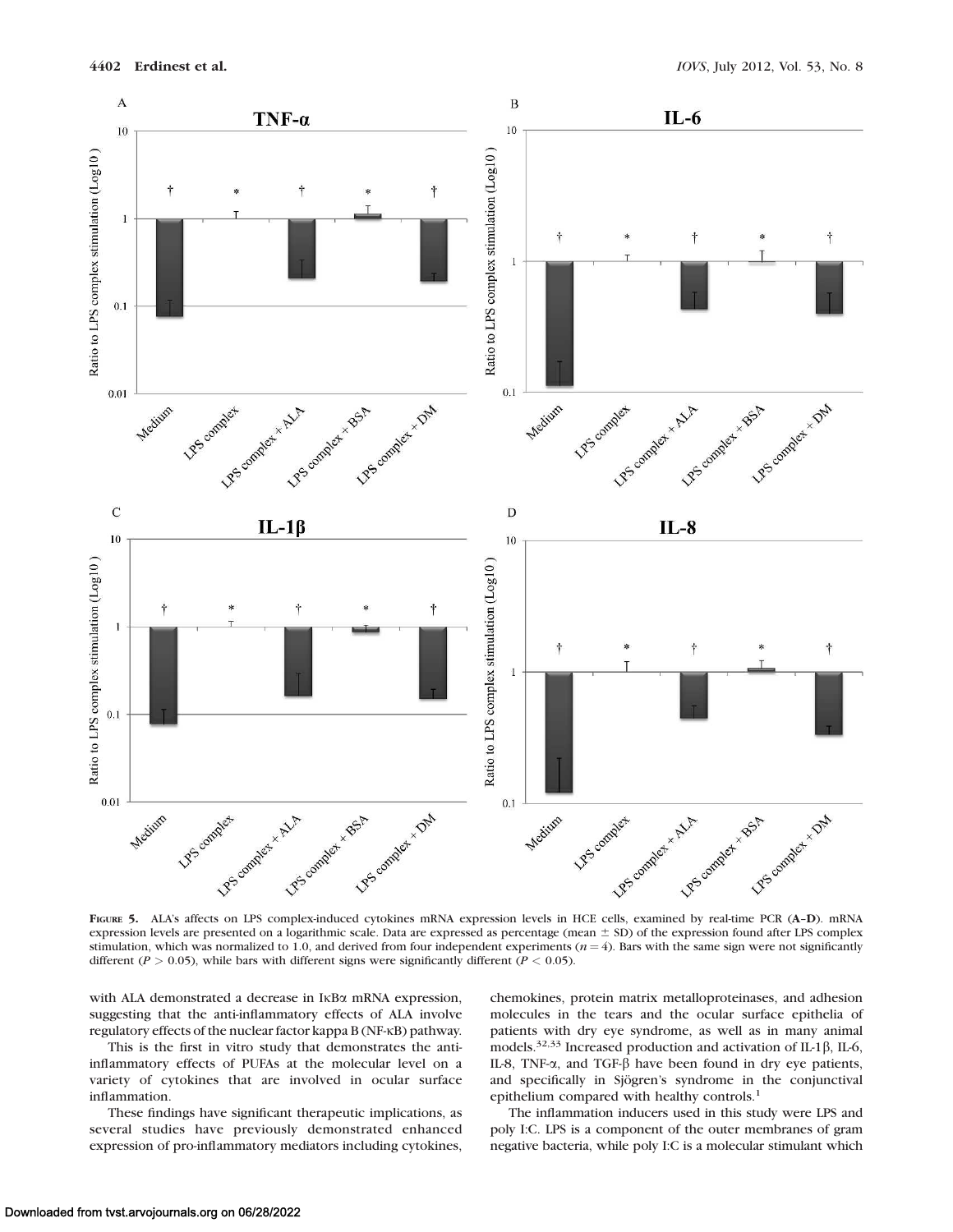

FIGURE 6. ALA's affects on poly I:C-induced cytokines and chemokine mRNA expression levels in HCE cells, examined by real-time PCR (A-D). mRNA expression levels are presented on a logarithmic scale. Data are expressed as percentage (mean  $\pm$  SD) of the expression found after poly I:C stimulation, which was normalized to 1.0, and derived from four independent experiments ( $n = 4$ ). Bars with the same sign were not significantly different ( $P > 0.05$ ), while bars with different signs were significantly different ( $P < 0.05$ ).

mimics viral infection. Both molecules induce inflammation by stimulating host innate immune system response. $23,34$  LPS binds to intramembranal complex of CD-14 and Toll-like receptors, and induces the release of multiple pro-inflammatory cytokines, including IL-6, IL-8, and TNF- $\alpha$  and an activation of NF- $\kappa$ B in various cells throughout the body, $34$  including HCE and fibroblasts.35,36 Poly I:C works by triggering of TLR-3, which results in increased production of pro-inflammatory cytokines, including IL-6 and IL-8, and activation of NF-kappa B in HCE cells.23 Because of their potent effects on the expression and secretion of a large

number of inflammatory mediators, LPS and poly I:C, respectively, were chosen as inflammation inducers in this study.<sup>23,34-36</sup>

The authors showed that both GLA and LA have a weaker anti-inflammatory effect, compared with ALA, on the inflammatory cytokines of the ocular surface. This finding is in contrast to studies in dry eye patients that had found ocular anti-inflammatory effects of both of these agents when taken systemically,<sup>9</sup> but agrees with a recent animal model study where topical treatment in dry eye syndrome with either GLA or LA had shown no anti-inflammatory effect.<sup>16</sup>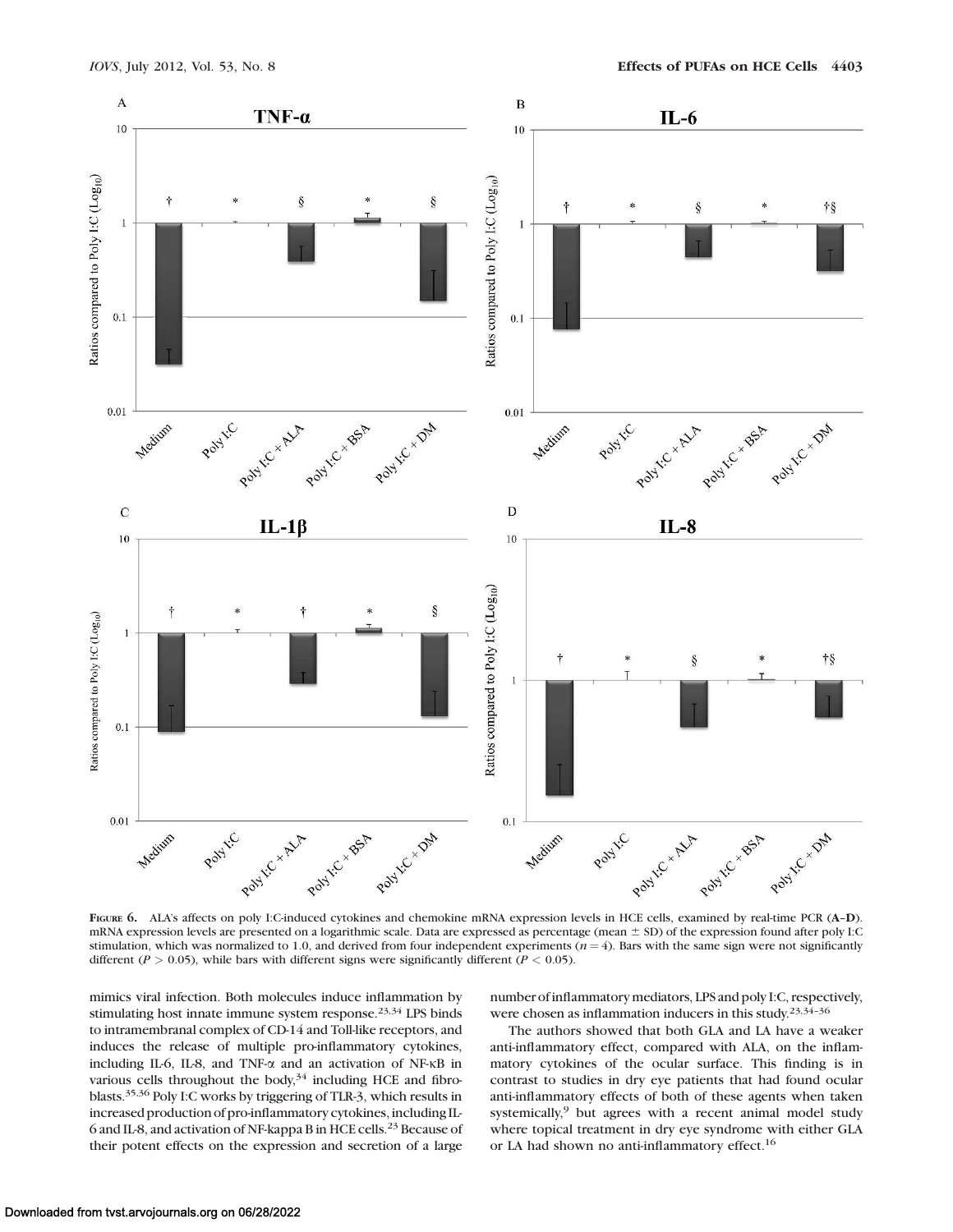

FIGURE 7. ALA's affects on LPS complex (A) and poly I:C-induced (B) IκBα mRNA expression levels in HCE cells. HCE cells were stimulated in SFM with LPS complex or poly I:C (25 µg/mL) for 12 hours after cells pre-incubated for 2 hours with 200 µM ALA. mRNA expression levels of IKBa were examined by real-time PCR. mRNA expression levels are presented in a logarithmic scale, data are expressed as percentage (mean  $\pm$  SD) of the LPS complex or poly I:C stimulus, which was normalized to 1.0 from three independent experiments ( $n = 3$ ). Bars with the same sign were not significantly different ( $P > 0.05$ ), while bars with different signs were significantly different ( $P < 0.05$ ).

Several clinical trials have demonstrated significant associations between the oral intake of various PUFAs and a systemic anti-inflammatory effect. In these studies, oral intake of the omega-3 fatty acids, including ALA, Docosahexaenoic acid (DHA), and Eicosapentaenoic acid (EPA) from flaxseed oil or fish oil, respectively, suppressed the systemic production of pro-inflammatory cytokines and eicosanoids, such as TNF- $\alpha$ ,<sup>37</sup> IL-1 $\beta$ ,<sup>37,38</sup> thromboxane B2, and prostaglandin E2.<sup>38</sup>

Previous studies have demonstrated beneficial effects of oral treatment with n-3 PUFA on dry eye syndrome. One study found clinical improvement in dry eye symptoms and tear break up time in response to oral n-3 PUFA administration.<sup>8</sup> Another study found that a high n-3 PUFA intake is associated with decreased risk of developing dry eye syndrome.<sup>39</sup> Only minor side effects were described with the systemic intake of n-3 PUFAs, mainly gastrointestinal distress.<sup>40</sup>

Only one animal study, so far, had evaluated the direct topical effects of ALA on the ocular surface.<sup>16</sup> Rashid et al.<sup>16</sup> evaluated whether topical ALA treatment in a murine dry eye model would decrease inflammation and improve Dry eye disease (DED). They showed significant improvement in fluorescein staining, decreased corneal IL-1a and TNF-a expression, and decreased conjuctival TNF-a expression following topical ALA application. In comparison, either LA, or a combination of LA and ALA, demonstrated lesser antiinflammatory effects. In addition, topical ALA resulted in a decrease in the leukocyte infiltration, which was demonstrated in the dry eye animal model.<sup>16</sup>

Taken together, the clinical data from studies on the systemic effects of orally administered n-3 PUFA, with the recent in vivo murine study, demonstrate significant systemic and local anti-inflammatory effects. However, none of these studies have investigated the molecular mechanisms that are responsible for these effects.

The authors' results show that ALA has a significantly stronger inhibition of the inflammatory mediators compared with GLA or LA. The n-3 and n-6 PUFA pathways competitively utilize the same enzymes.<sup>41</sup> Increased consumption of n-3 PUFAs, such as ALA and its products, EPA and DHA, result in increased proportions of those fatty acids in the cell membranes, partly at the expense of the n-6 PUFA arachidonic acid.37,42–44 The increased n-3 PUFA proportion in the cell membrane creates increased production of eicosanoids with a more anti-inflammatory profile, such as Leukotriene B5<sup>44</sup> and PGE3.<sup>45</sup> In addition, the decreased arachidonic acid proportion in the cell membrane creates decreased production of proinflammatory eicosanoids, such as prostaglandine  $E2$ ,  $37,42$ thromboxane B2,<sup>42</sup> and leukotriene B4 (LTB4)<sup>43,44</sup> by inflammatory cells.

The gene expression of cytokines is known to be regulated by transcription factors such as nuclear transcription factor kB (NF-kB). The authors investigated whether the inhibitory action of ALA on the gene expression of cytokines can be induced through inactivation of NF-kB.

IKBa is able to regulate rapid but transient induction of NF- $\kappa$ B activity because of the participation of I $\kappa$ B $\alpha$  in an autoregulatory feedback loop; NF-KB activation causes the upregulation of transcription of IKBa, which serves to shut off the signal.<sup>46</sup> As a result, I<sub>KB $\alpha$ </sub> can oppose the transient effect of inducing agents on NF-KB activation. The continuing presence of certain inducing agents (i.e., LPS), however, causes NF- $\kappa$ B to be maintained in the nucleus despite the upregulation of  $I\kappa B\alpha$ transcription.<sup>47</sup> Thus, in continuously stimulated cells, the IκBα mRNA level can reflect NF-κB activation and nuclear translocation.

The authors' study found that continuous stimulation of cells with LPS and poly I:C caused increased I-KBa mRNA expression in HCE cells. This finding is consistent with previous reports, which demonstrate that continuous induction of NF-KB activation and nuclear translocation result in increased I- $\kappa$ B $\alpha$  mRNA expression.<sup>47</sup>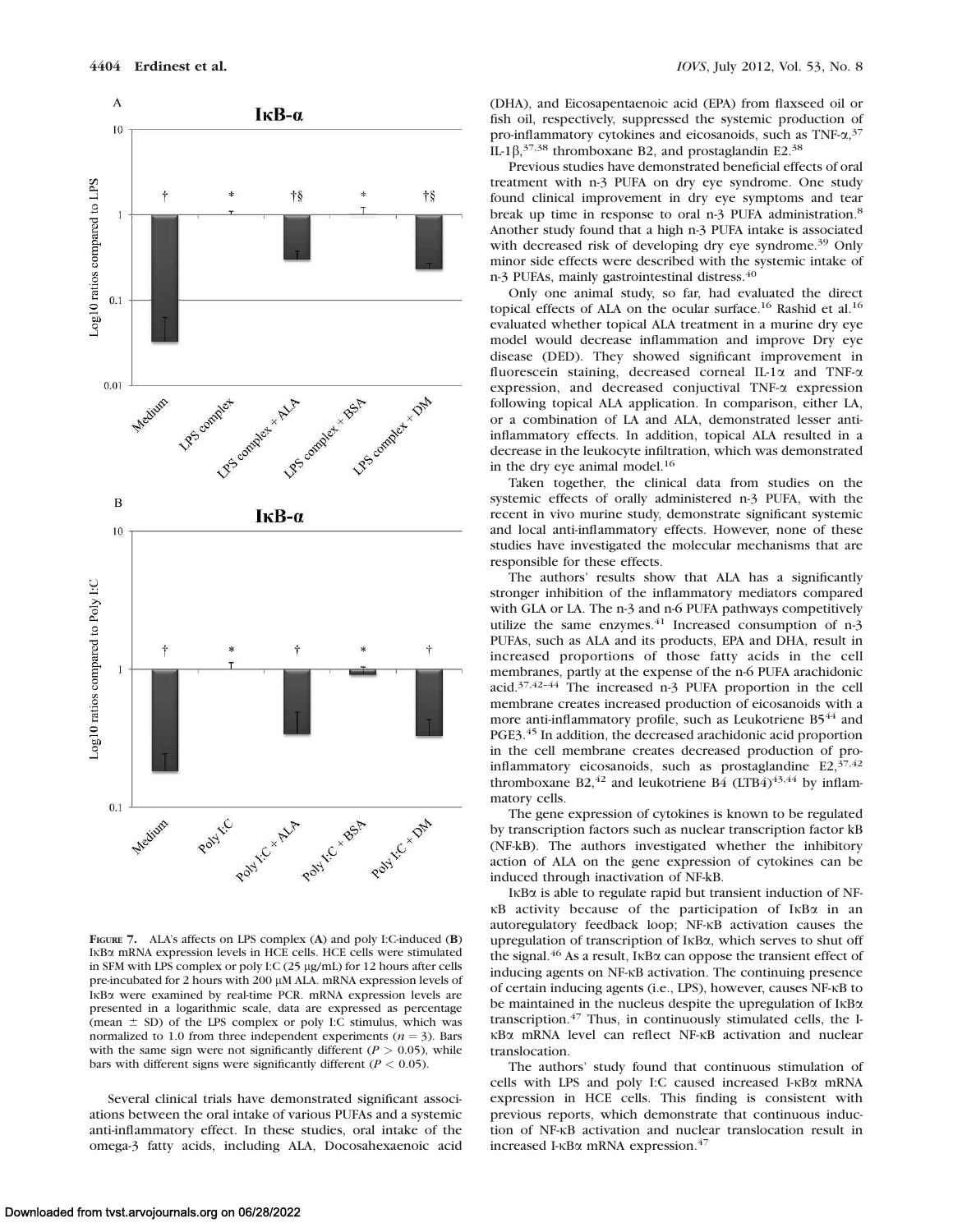The authors' study shows that ALA inhibited the LPS and poly I:C-induction, and as a result decreased the IKBa mRNA expression in HCE cells, suggesting decreased NF-KB activity. This finding is in line with other in vitro studies, which showed that n-3 PUFA inhibited the LPS-induced NF-kappa B activation and subsequent TNF- $\alpha$  expression by decreased IKB phosphorylation and degradation.<sup>48</sup> In addition, an in vivo study showed that n-3 PUFA inhibited NF-kappa B activation in an animal inflammation model.<sup>49</sup>

In summary, the authors' study demonstrates several significant direct effects of ALA in reducing inflammation of the ocular surface in vitro. These findings may have clinical relevance to the treatment of dry eye disease, as inflammation plays a central role in its pathogenesis. Topical n-3 PUFA treatment for ocular surface inflammation associated with dry eye syndrome, or with contact lens intolerance, may enable a widely available, inexpensive, and efficient therapy, with less undesired side effects, compared with systemic PUFA administration. Thus, topical ALA may be more beneficial in reducing inflammation associated with dry eye disease, compared with oral PUFA administration. Moreover, topical ALA may be more beneficial than other current anti-inflammatory agents for ocular surface inflammation, which are limited by their undesired long term side effects.

Further clinical investigations are needed in order to assess the efficacy and safety of topical ALA treatment for ocular inflammation and DED in human subjects.

#### References

- 1. Pflugfelder SC, Jones D, Ji Z, Afonso A, Monroy D. Altered cytokine balance in the tear fluid and conjunctiva of patients with Sjögren's syndrome keratoconjunctivitis sicca. Curr Eye Res. 1999;19:201–211.
- 2. Friedlaender MH. Contact lens induced conjunctivitis: a model of human ocular inflammation. CLAO J. 1996;22:205–208.
- 3. Marsh P, Pflugfelder SC. Topical nonpreserved methylprednisolone therapy for keratoconjunctivitis sicca in Sjögren syndrome. Ophthalmology. 1999;106:811–816.
- 4. Rmaly MF. Statistical attributes of the steroid hypertension response in the clinically normal eye. I. The demonstration of three levels of response. Invest Ophthalmol. 1965;4:187-197.
- 5. Urban RC Jr, Cotlier E. Corticosteroid-induced cataracts. Surv Ophthalmol. 1986;31:102–110.
- 6. Donnenfeld E, Pflugfelder SC. Topical ophthalmic cyclosporine: pharmacology and clinical uses. Surv Ophthalmol. 2009; 54:321–338.
- 7. Pflugfelder SC. Antiinflammatory therapy for dry eye. Am J Ophthalmol. 2004;137:337–342.
- 8. Macsai MS. The role of omega-3 dietary supplementation in blepharitis and meibomian gland dysfunction (an AOS thesis). Trans Am Ophthalmol Soc. 2008;106:336–356.
- 9. Aragona P, Bucolo C, Spinella R, Giuffrida S, Ferreri G. Systemic omega-6 essential fatty acid treatment and pge1 tear content in Sjögren's syndrome patients. Invest Ophthalmol Vis Sci. 2005; 46:4474–4479.
- 10. Miljanovic B, Trivedi KA, Dana MR, Gilbard JP, Buring JE, Schaumberg DA. Relation between dietary n-3 and n-6 fatty acids and clinically diagnosed dry eye syndrome in women. Am J Clin Nutr. 2005;82:887–893.
- 11. Lewin GA, Schachter HM, Yuen D, Merchant P, Mamaladze V, Tsertsvadze A. Effects of omega-3 fatty acids on child and maternal health. Evid Rep Technol Assess (Summ). 2005;1– 11.
- 12. Das UN. Essential fatty acids and their metabolites could function as endogenous HMG-CoA reductase and ACE enzyme inhibitors, anti-arrhythmic, anti-hypertensive, anti-atheroscle-

rotic, anti-inflammatory, cytoprotective, and cardioprotective molecules. Lipids Health Dis. 2008;7:37.

- 13. Simopoulos AP. The importance of the ratio of omega-6/ omega-3 essential fatty acids. Biomed Pharmacother. 2002;56: 365–379.
- 14. Simopoulos AP. Omega-3 fatty acids in inflammation and autoimmune diseases. J Am Coll Nutr. 2002;21:495–505.
- 15. Kokke KH, Morris JA, Lawrenson JG. Oral omega-6 essential fatty acid treatment in contact lens associated dry eye. Cont Lens Anterior Eye. 2008;31:141–146.
- 16. Rashid S, Jin Y, Ecoiffier T, Barabino S, Schaumberg DA, Dana MR. Topical omega-3 and omega-6 fatty acids for treatment of dry eye. Arch Ophthalmol. 2008;126:219–225.
- 17. Li DQ, Lokeshwar BL, Solomon A, Monroy D, Ji Z, Pflugfelder SC. Regulation of MMP-9 production by human corneal epithelial cells. Exp Eye Res. 2001;73:449–459.
- 18. Jumblatt MM, Neufeld AH. Beta-adrenergic and serotonergic responsiveness of rabbit corneal epithelial cells in culture. Invest Ophthalmol Vis Sci. 1983;24:1139–1143.
- 19. Pound EM, Kang JX, Leaf A. Partitioning of polyunsaturated fatty acids, which prevent cardiac arrhythmias, into phospholipid cell membranes. *J Lipid Res.* 2001;42:346-351.
- 20. De Caterina R, Cybulsky MI, Clinton SK, Gimbrone MA Jr, Libby P. The omega-3 fatty acid docosahexaenoate reduces cytokine-induced expression of proatherogenic and proinflammatory proteins in human endothelial cells. Arterioscler Thromb. 1994;14:1829–1836.
- 21. Blais DR, Vascotto SG, Griffith M, Altosaar I. LBP and CD14 secreted in tears by the lacrimal glands modulate the LPS response of corneal epithelial cells. Invest Ophthalmol Vis Sci. 2005;46:4235–4244.
- 22. Fukuda K, Kumagai N, Yamamoto K, Fujitsu Y, Chikamoto N, Nishida T. Potentiation of lipopolysaccharide-induced chemokine and adhesion molecule expression in corneal fibroblasts by soluble CD14 or LPS-binding protein. Invest Ophthalmol Vis Sci. 2005;46:3095–3101.
- 23. Ueta M, Hamuro J, Kiyono H, Kinoshita S. Triggering of TLR3 by polyI:C in human corneal epithelial cells to induce inflammatory cytokines. Biochem Biophys Res Commun. 2005;331:285–294.
- 24. Djalilian AR, Nagineni CN, Mahesh SP, Smith JA, Nussenblatt RB, Hooks JJ. Inhibition of inflammatory cytokine production in human corneal cells by DM, but not cyclosporin. Cornea. 2006;25:709–714.
- 25. McEntee MF, Ziegler C, Reel D, et al. Dietary n-3 polyunsaturated fatty acids enhance hormone ablation therapy in androgen-dependent prostate cancer. Am J Pathol. 2008;173: 229–241.
- 26. Knoch B, Barnett MP, Cooney J, et al. Dietary oleic acid as a control fatty acid for polyunsaturated fatty acid intervention studies: a transcriptomics and proteomics investigation using interleukin-10 gene-deficient mice. Biotechnol J. 2010;5:1226– 1240.
- 27. Vermes I, Haanen C, Steffens-Nakken H, Reutelingsperger C. A novel assay for apoptosis. Flow cytometric detection of phosphatidylserine expression on early apoptotic cells using fluorescein labelled Annexin V. J Immunol Methods. 1995; 184:39–51.
- 28. Vignali DA. Multiplexed particle-based flow cytometric assays. J Immunol Methods. 2000;243:243–255.
- 29. Solomon A, Li DQ, Lee SB, Tseng SC. Regulation of collagenase, stromelysin, and urokinase-type plasminogen activator in primary pterygium body fibroblasts by inflammatory cytokines. Invest Ophthalmol Vis Sci. 2000;41:2154-2163.
- 30. Gibson UE, Heid CA, Williams PM. A novel method for real time quantitative RT-PCR. Genome Res. 1996;6:995–1001.